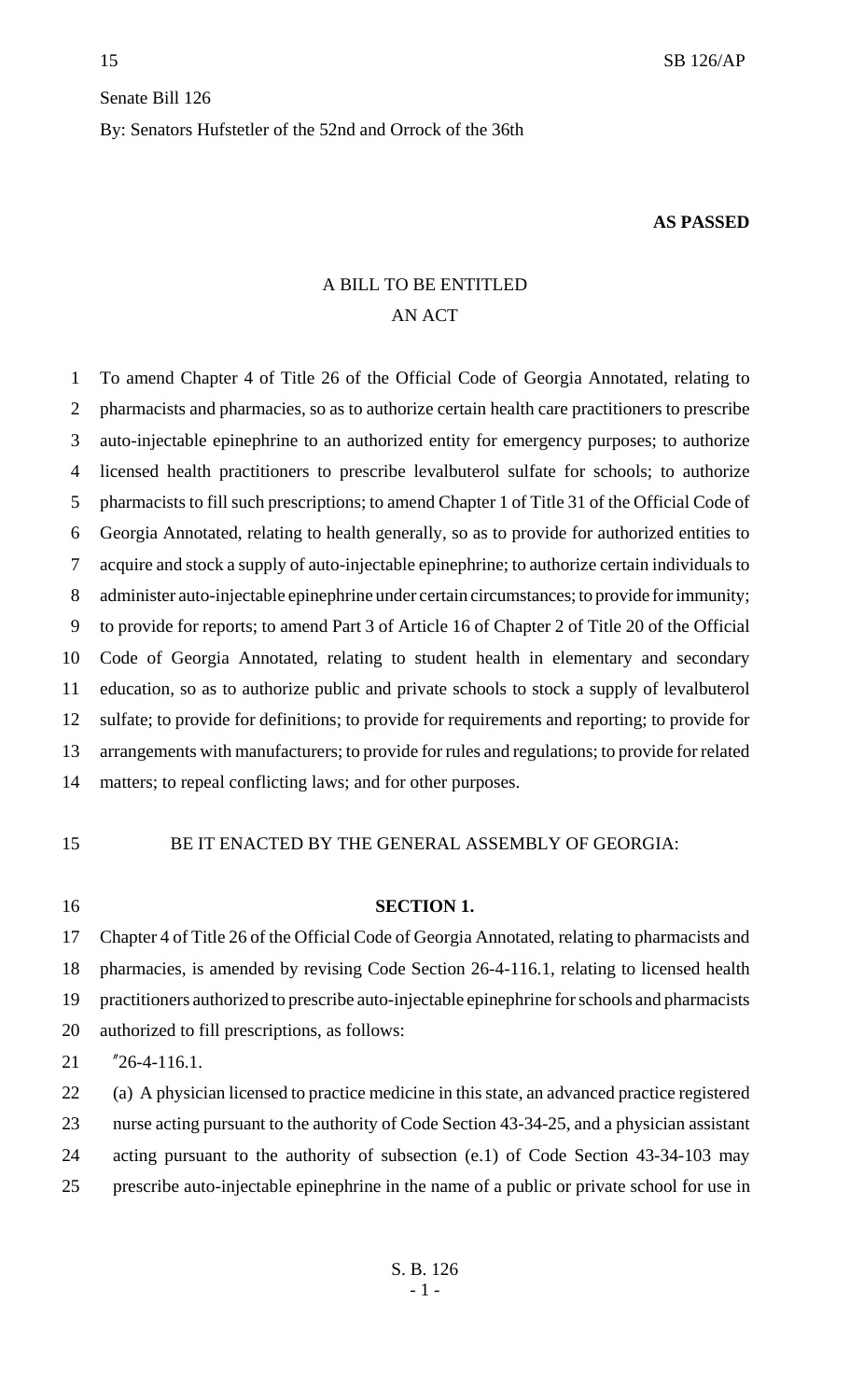- accordance with Code Section 20-2-776.2 and in accordance with protocol specified by such physician, advanced practice registered nurse, or physician assistant.
- 28 (b) A pharmacist may dispense auto-injectable epinephrine pursuant to a prescription
- 29 issued in accordance with subsection  $(a)$  of this Code section A physician licensed to
- practice medicine in this state, an advanced practice registered nurse acting pursuant to the
- authority of Code Section 43-34-25, and a physician assistant acting pursuant to the
- authority of subsection (e.l) of Code Section 43-34-103 may prescribe auto-injectable
- 33 epinephrine in the name of an authorized entity in accordance with Code Section 31-1-14.
- (c) A pharmacist may dispense auto-injectable epinephrine pursuant to a prescription
- issued in accordance with subsection (a) or (b) of this Code section."
- 

## **SECTION 1A.**

- Said chapter is further amended by adding a new Code section to read as follows:
- "26-4-116.3.
- (a) A physician licensed to practice medicine in this state, an advanced practice registered
- 40 nurse acting pursuant to the authority of Code Section 43-34-25, and a physician assistant
- acting pursuant to the authority of subsection (e.1) of Code Section 43-34-103 may
- prescribe levalbuterol sulfate or albuterol sulfate in the name of a public or private school
- 43 for use in accordance with Code Section 20-2-776.3.
- (b) A pharmacist may dispense levalbuterol sulfate or albuterol sulfate pursuant to a
- prescription issued in accordance with subsection (a) of this Code section."
- 

## **SECTION 2.**

Chapter 1 of Title 31 of the Official Code of Georgia Annotated, relating to health generally,

is amended by adding a new Code section to read as follows:

- "31-1-14.
- (a) As used in this Code section, the term:
- (1) 'Authorized entity' means any entity or organization, other than a school subject to
- 52 Code Section 20-2-776.2, in connection with or at which allergens capable of causing
- anaphylaxis may be present, as identified by the department. The department shall,
- 54 through rule or other guidance, identify the types of entities and organizations that are
- 55 considered authorized entities no later than January 1, 2016, and shall review and update
- such rule or guidance at least annually thereafter. For purposes of illustration only, such
- entities may include, but are not limited to, restaurants, recreation camps, youth sports
- leagues, theme parks and resorts, and sports arenas.
- (2) 'Auto-injectable epinephrine' means a single-use device used for the automatic injection of a premeasured dose of epinephrine into the human body.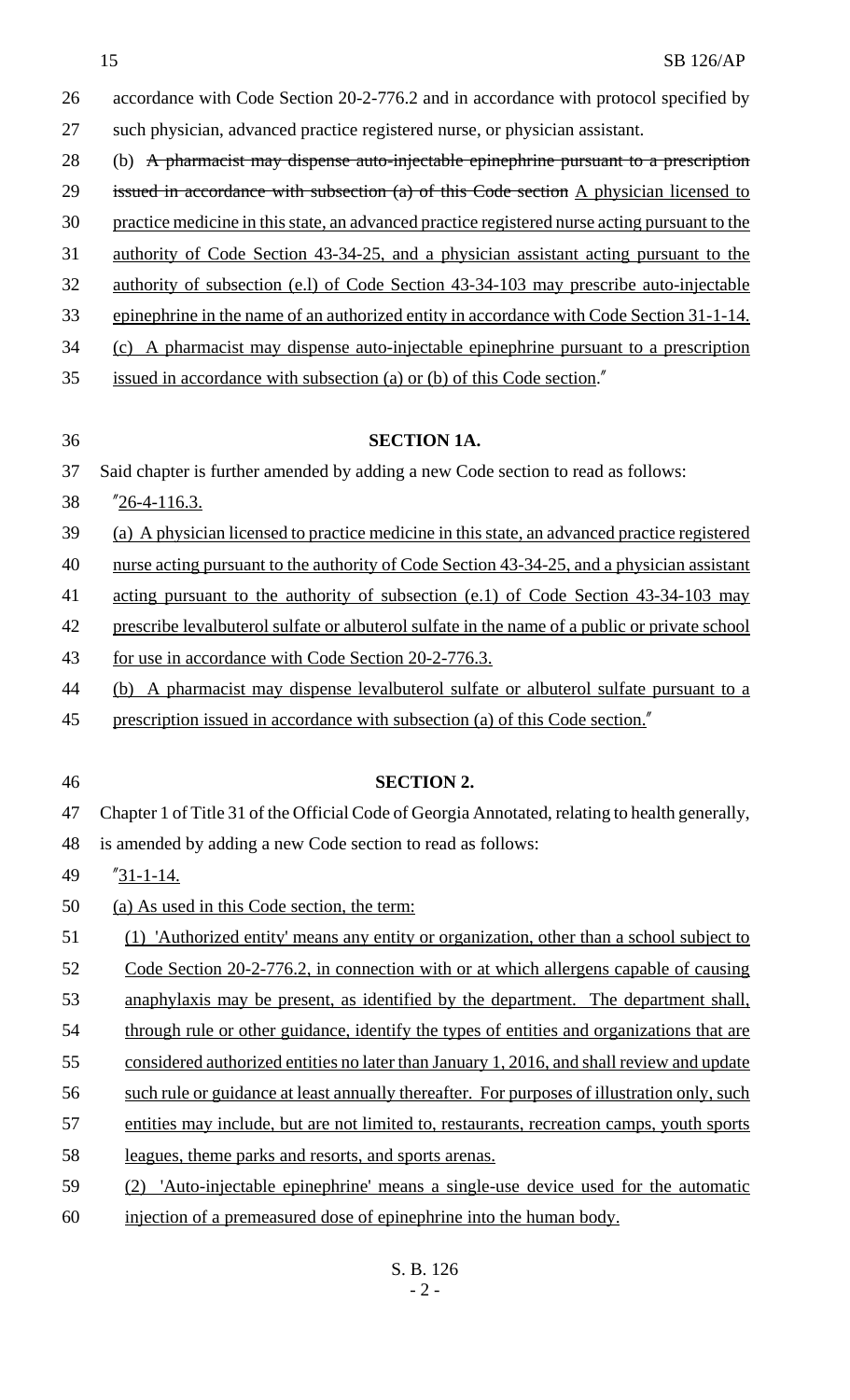#### 15 SB 126/AP

 (3) 'Health care practitioner' means a physician licensed to practice medicine in this state, 62 an advanced practice registered nurse acting pursuant to the authority of Code Section 43-34-25, and a physician assistant acting pursuant to the authority of subsection (e.l) of Code Section 43-34-103. (b) An authorized entity may acquire and stock a supply of auto-injectable epinephrine pursuant to a prescription issued in accordance with Code Section 26-4-116.1. Such auto-injectable epinephrine shall be stored in a location readily accessible in an emergency and in accordance with the auto-injectable epinephrine's instructions for use and any additional requirements that may be established by the department. An authorized entity shall designate employees or agents who have completed the training required by 71 subsection (d) of this Code section to be responsible for the storage, maintenance, control, 72 and general oversight of auto-injectable epinephrine acquired by the authorized entity. (c) An employee or agent of an authorized entity, or any other individual, who has completed the training required by subsection (d) of this Code section may use auto-injectable epinephrine prescribed pursuant to Code Section 26-4-116.1 to: (1) Provide auto-injectable epinephrine to any individual who the employee, agent, or other individual believes in good faith is experiencing anaphylaxis, or to the parent, guardian, or caregiver of such individual, for immediate administration, regardless of 79 whether the individual has a prescription for auto-injectable epinephrine or has previously been diagnosed with an allergy; and (2) Administer auto-injectable epinephrine to any individual who the employee, agent, or other individual believes in good faith is experiencing anaphylaxis, regardless of 83 whether the individual has a prescription for auto-injectable epinephrine or has previously 84 been diagnosed with an allergy. (d) An employee, agent, or other individual described in subsection (b) or (c) of this Code 86 section shall complete an anaphylaxis training program and repeat such training at least 87 every two years following completion of the initial anaphylaxis training program. Such 88 training shall be conducted by a nationally recognized organization experienced in training 89 laypersons in emergency health treatment or an entity or individual approved by the department. Training may be conducted online or in person and, at a minimum, shall cover: (1) How to recognize signs and symptoms of severe allergic reactions, including 93 anaphylaxis; (2) Standards and procedures for the storage and administration of auto-injectable epinephrine; and 96 (3) Emergency follow-up procedures.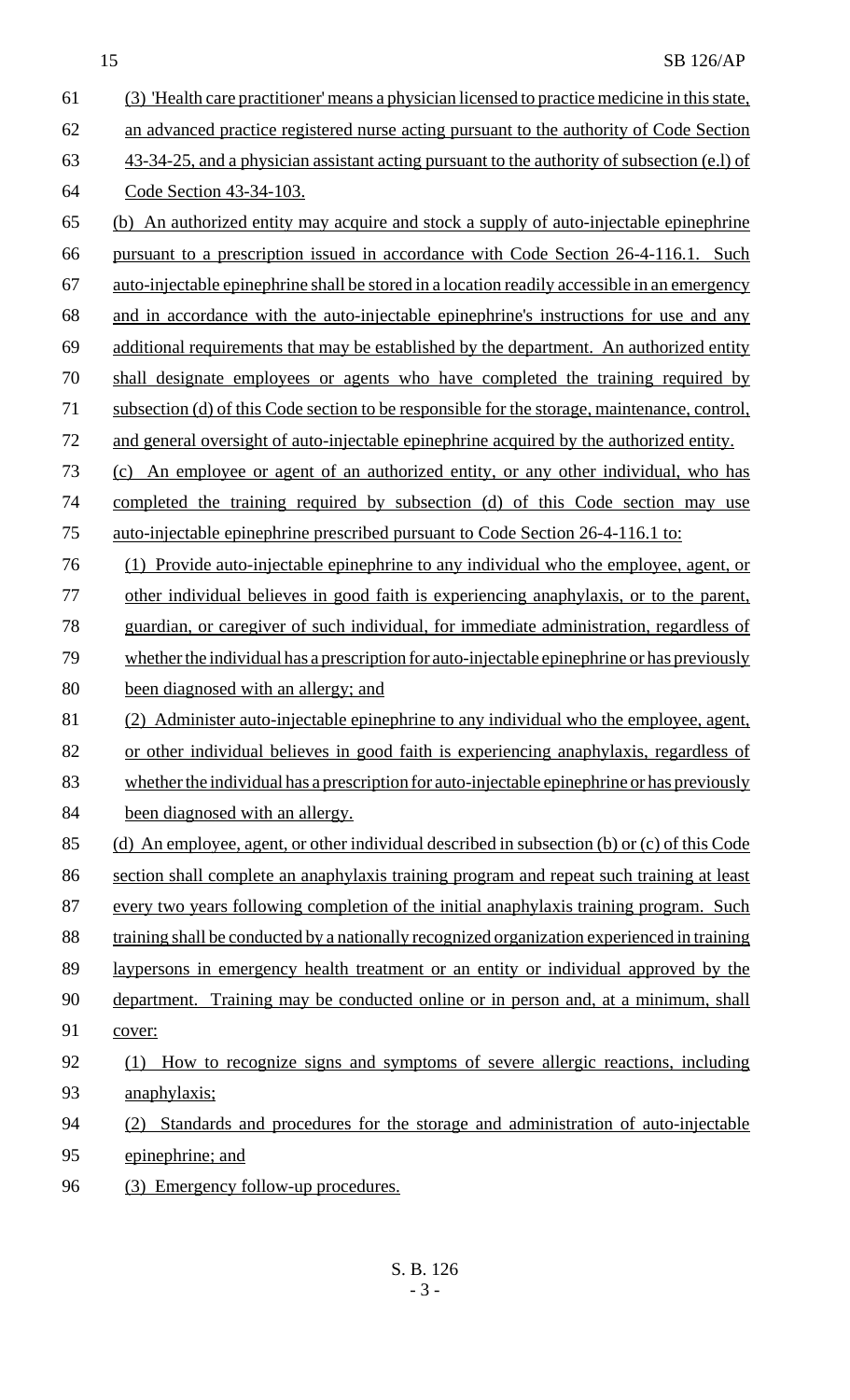#### 15 SB 126/AP

97 (e) An authorized entity that possesses and makes available auto-injectable epinephrine 98 and its employees, agents, and other individuals; a health care practitioner that prescribes 99 or dispenses auto-injectable epinephrine to an authorized entity; a pharmacist or health care 100 practitioner that dispenses auto-injectable epinephrine to an authorized entity; and an 101 individual or entity that conducts the training described in subsection (d) of this Code 102 section shall not be liable for any injuries or related damages that result from any act or 103 omission taken pursuant to this Code section; provided, however, that this immunity does 104 not apply to acts or omissions constituting willful or wanton misconduct. The 105 administration of auto-injectable epinephrine in accordance with this Code section is not 106 the practice of medicine or any other profession that otherwise requires licensure. This 107 Code section does not eliminate, limit, or reduce any other immunity or defense that may 108 be available under state law, including that provided under Code Section 51-1-29. An 109 entity located in this state shall not be liable for any injuries or related damages that result 110 from the provision or administration of auto-injectable epinephrine outside of this state if 111 the entity: 112 (1) Would not have been liable for such injuries or related damages had the provision or 113 administration occurred within this state; or 114 (2) Is not liable for such injuries or related damages under the law of the state in which 115 such provision or administration occurred. 116 (f) An authorized entity that possesses and makes available auto-injectable epinephrine 117 shall submit to the department, on a form developed by the department, a report including 118 each incident on the authorized entity's premises that involves the administration of 119 auto-injectable epinephrine pursuant to subsection (c) of this Code section and any other 120 information deemed relevant by the department. The department shall annually publish a 121 report that summarizes and analyzes all reports submitted to it under this subsection. 122 (g) The department shall establish requirements regarding the storage, maintenance, 123 control, and oversight of the auto-injectable epinephrine, including but not limited to any 124 temperature limitations and expiration of such auto-injectable epinephrine. 125 **SECTION 2A.** 126 Part 3 of Article 16 of Chapter 2 of Title 20 of the Official Code of Georgia Annotated, 127 relating to student health in elementary and secondary education, is amended by adding a 128 new Code section to read as follows: 129 "20-2-776.3. 130 (a) As used in this Code section, the term:

- 131 (1) 'Levalbuterol sulfate' means an orally inhaled medication that contains a premeasured
- 132 single dose of levalbuterol sulfate or albuterol sulfate delivered by a nebulizer or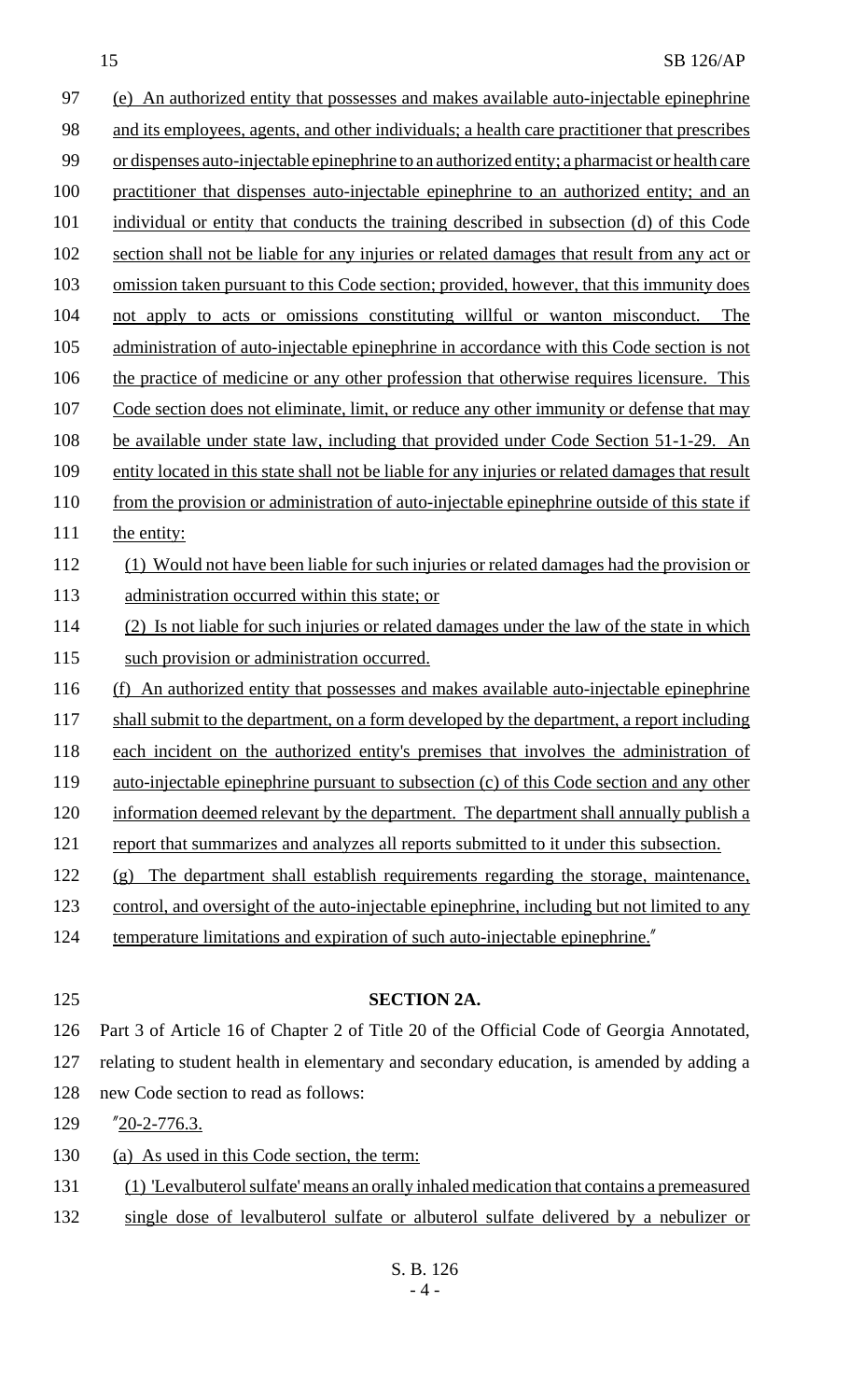| 133 | compressor device or by a pressurized metered dose inhaler used to treat perceived                |
|-----|---------------------------------------------------------------------------------------------------|
| 134 | respiratory distress including, but not limited to, wheezing, shortness of breath, and            |
| 135 | difficulty breathing.                                                                             |
| 136 | (2) 'Licensed practitioner' means a physician licensed to practice medicine in this state,        |
| 137 | an advanced practice registered nurse acting pursuant to the authority of Code Section            |
| 138 | 43-34-25, and a physician assistant acting pursuant to the authority of subsection (e.1) of       |
| 139 | Code Section 43-34-103.                                                                           |
| 140 | (b) A public or private school in this state may acquire and stock a supply of levalbuterol       |
| 141 | sulfate pursuant to a prescription issued in accordance with Code Section 26-4-116.3. A           |
| 142 | public or private school may designate an employee or agent trained in the possession and         |
| 143 | administration of levalbuterol sulfate to be responsible for the storage, maintenance, and        |
| 144 | distribution of the leval butter ol sulfate stocked by the school.                                |
| 145 | (c) Any school employee or agent of a public or private school who has completed training         |
| 146 | or received information pursuant to subsection (c) of Code Section 20-2-776.4 in                  |
| 147 | recognizing the symptoms of respiratory distress and the correct method of administering          |
| 148 | the levalbuterol sulfate may:                                                                     |
| 149 | (1) Provide leval butter of sulfate to any student such employee or agent believes in good        |
| 150 | faith is experiencing a perceived respiratory distress for immediate self-administration;         |
| 151 | or                                                                                                |
| 152 | Administer levalbuterol sulfate to any student such employee or agent believes in<br>(2)          |
| 153 | good faith is experiencing a perceived respiratory distress, regardless of whether the            |
| 154 | student has a prescription for levalbuterol sulfate.                                              |
| 155 | (d) A public or private school may enter into arrangements with manufacturers of                  |
| 156 | approved levalbuterol sulfate or third-party suppliers of levalbuterol sulfate to obtain the      |
| 157 | products free of charge or at fair market or reduced prices.                                      |
| 158 | (e) No later than July 1, 2015, the State Board of Education, in consultation with the            |
| 159 | Department of Public Health, shall adopt regulations as necessary to implement the                |
| 160 | provisions of this Code section.                                                                  |
| 161 | $(f)(1)$ Any school personnel who in good faith administers or chooses not to administer          |
| 162 | <u>levalbuterol sulfate to a student pursuant to this Code section shall be immune from civil</u> |
| 163 | liability for any act or omission to act related to the administration of levalbuterol sulfate.   |
| 164 | except that such immunity shall not apply to an act of willful or wanton misconduct.              |
| 165 | Any licensed practitioner who prescribes levalbuterol sulfate pursuant to Code                    |
| 166 | Section 26-4-116.3 for use by a school in accordance with this Code section shall be              |
| 167 | immune from civil liability for any act or omission to act related to the administration of       |
| 168 | such levalbuterol sulfate, except that such immunity shall not apply to an act of willful         |
| 169 | or wanton misconduct.                                                                             |